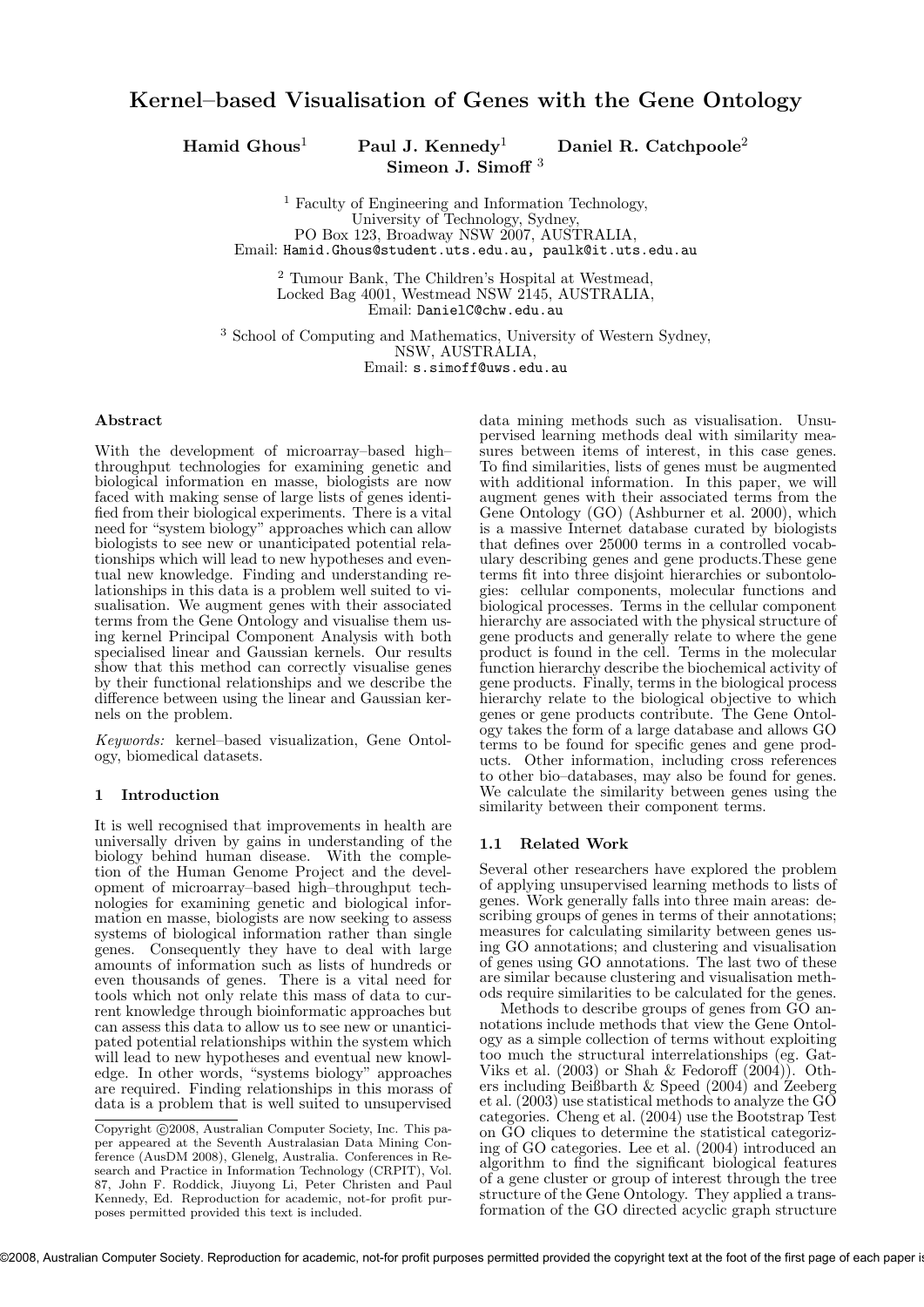with a distance function. Their graph theoretic algorithm extracts common or representative GO terms for a gene cluster by taking the multi–functionality of genes into account. Popescu et al. (2004) construct a functional summary of clusters of genes using GO terms. They build a "most representative term" (MRT) for each cluster by making a hierarchical clustering of the genes and then applying fuzzy methods to find the GO terms of highest frequency. Liu et al. (2005) describe a tool called DYnGO, which allows users to conduct batch retrieval of GO annotations for a list of genes and semantic retrieval of genes and gene products sharing similar GO annotations. Results are shown in a tree format sorted by GO term.

Similarity measures usually use the hierarchical structure of the Gene Ontology. Mathur & Dinakarpandian (2007) describe an approach to computing gene product similarity by considering both the hierarchical nature of GO and the co–occurrence of GO terms in annotations. Their approach considers numbers of annotations and differences in the frequency of usage of GO terms with a set–based similarity function. Sanfilippo et al. (2007) categorise GO based similarity approaches into two main categories: similarities based on hierarchical relationships within a GO subontology (of which there are three subontologies) and similarities based on associative relationships of genes across the three subontologies. This latter approach predicts annotations in a subontology for a specific gene based on annotations for similar genes. They propose a method called cross– ontological analytics that merges these approaches. They also integrate textual data from biomedical literature with GO knowledge.

Clustering and visualisation approaches go further and apply gene similarity measures to understanding the natural structure of groups of genes and gene products. Lee et al. (2005) propose an ontology– based clustering algorithm (CLUGO) that identifies clusters of significant GO terms within a distribution of terms (eg. that arise from some previous clustering exercise). Kennedy  $&$  Simoff (2003) describe a technique for clustering genes based on GO terms using the MBSAS clustering algorithm. However, the method is sensitive to gene order and does not scale to large numbers of genes.

Speer et al.  $(2005)$  and Fröhlich et al.  $(2007)$  describe a kernel–based approach to clustering genes using Gene Ontology annotations. They define a kernel based on information–theoretic measures to calculate similarities between genes (based on the maximum similarity between terms). They state that their information–theoretic approach better models the variable branching and density of the GO graph and that it should perform better than link distance based measures like the one we use. They apply a dual k–means clustering to groups of genes and provide an R tool.

Like Fröhlich et al.  $(2007)$  we devise a kernel function. However, our measure is link distance based rather than information–theoretic. Also, Fröhlich et al. (2007) focusses on clustering, specifically a dual k–means clustering approach. Our motivation, on the other hand, is to visualise the genes with the longer term goal of explaining why a particular set group the way they do.

The rest of this paper is organised as follows. Section 2 elaborates on our approach to visualising a list of genes. Section 3 details the dataset used in this paper to validate our approach: a dataset derived from the KEGG (Kanehisa et al. 2008) database. Also, in section 3 we describe a series of experiments applying variants of our approach together with results. In section 4 we list potentially fruitful areas for future research. Finally, section 5 concludes the paper.

#### 2 Method

This section describes our approach to visualisation of lists of genes. First we describe in more detail the Gene Ontology and the type of data we extract from it. Then we describe the unsupervised visualisation approach we apply, namely kernel Principal Component Analysis (kPCA).

#### 2.1 Gene Ontology

The Gene Ontology provides a controlled vocabulary to describe genes and gene product attributes in many organisms. It is a collaborative effort beginning in 1998 and spans many organisms including but not limited to Drosophila, Saccharomyces, mouse and human.

The building blocks of the Gene Ontology are the terms. Each entry in GO has (i) a unique alphanumerical identifier  $(GO : \# \# \# \# \# \# \#);$  (ii) term name, e.g. cell, fibroblast growth factor receptor binding or signal transduction; (iii) synonyms (if applicable); and (iv) a definition. Each term is also assigned to one of the three hierarchies, which are structured as directed acyclic graphs. Most terms have a textual definition, with references stating the source of the definition. If any clarification of the definition or remarks about term usage is required, these are held in a separate comments field.

Each gene has one or more terms related to it and a term may have multiple parents on the tree. The terms provide us with a description of the functionality of a gene.

Table 1 shows three example genes with their related terms. Following each term name is the Gene Ontology accession number for the term. One of the challenges with using terms from the Gene Ontology is that terms give different amounts of information. For example, the gene Aldh1a7 in Table 1 contains some very specific terms such as "retinal metabolic process" or "aldehyde dehydrogenase (NAD) activity" which give specific and useful information along with other terms such as "cytoplasm" or "metabolic process" which are more general (high in the hierarchy) and shared by many other genes. These latter terms do not confer much useful information. Also, some genes have been investigated thoroughly and have many annotations (such as Aldh1a7) whilst others are not well annotated (such as Srpx2). In short, the information associated with genes in the Gene Ontology is of mixed quality. This presents challenges for its use in augmenting lists of genes.

Table 1: Example of three genes from the Gene Ontology.

| $\mathbf{0.10}_{\mathbf{0.7}}$ |                                              |
|--------------------------------|----------------------------------------------|
| Gene                           | Term Name and Accession                      |
| Name                           |                                              |
| Aldh1a7                        | cytoplasm (GO:0005737)                       |
|                                | oxidoreductase activity (GO:0016491)         |
|                                | aldehyde dehydrogenase (NAD)                 |
|                                | activity $(GO:0004029)$                      |
|                                | metabolic process $(GO:0008152)$             |
|                                | retinal metabolic process                    |
|                                | (GO:0042574)                                 |
| S <sub>rpx2</sub>              | electron transport $(\overline{GO:0006118})$ |
|                                | extracellular region (GO:0005576)            |
| Tspan7                         | biological process $(GO:0008150)$            |
|                                | molecular function (GO:0003674)              |
|                                | integral to membrane (GO:0016021)            |
|                                | membrane attack complex                      |
|                                | (GO:0005579)                                 |

As illustrated in Fig. 1, GO terms are related in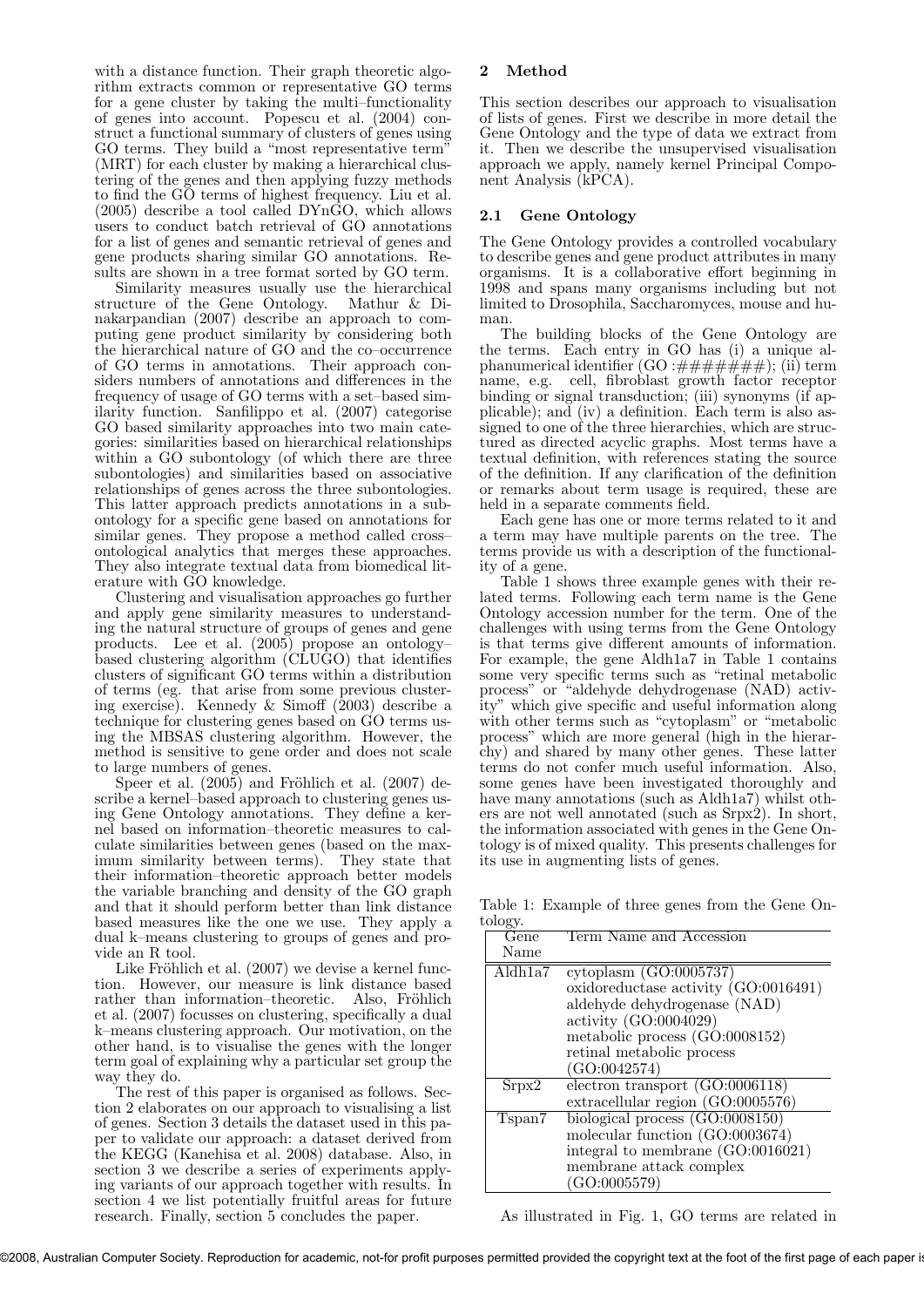two main ways: "is–a" and "part–of". The "is–a" relationship is the main relationship seen in the Gene Ontology and represents a simple class–subclass relationship. For example, the figure shows that the term "extracellular space" is an "extracellular region part" and that an "extracellular region part" is a "cellular component". Cellular component is the root of the hierarchy. Less commonly seen is the "part–of" relationship which signals containment. If  $\overline{C}$  is "part–of"  $D$  it means that whenever  $C$  is present, it is always a part of  $D$ , but that  $C$  does not always have to be present. For example, in the figure "extracellular region part" is part of "extracellular region".

The Gene Ontology database allows SQL queries of the terms associated with genes, the relationships between terms (parent and child) as well as finding the distance between terms in number of "hops". There are also many web–based tools available to query the databases.



Figure 1: Example of small part of the hierarchical structure of GO terms. Solid lines represent "is–a" relationships and dashed line represents a "part–of" relationship.

#### 2.2 Kernel Principal Component Analysis

The visualisation approach we use in this paper is a kernel–based extension to Principal Component Analysis (PCA) (Jolliffe 2004, Haykin 1999). Principal Component Analysis is a well known data transformation method that rotates a dataset into a different coordinate system. The coordinates of the transformed dataset (called principal components) are orthogonal linear combinations of the original coordinates. The principal components are ordered in descending order by the amount of variance they explain in the data. Generally, most of the variance in the dataset can be explained by many fewer coordinates than in the original dataset (e.g. less than ten) with the last principal

coordinates often associated with noise components of the original data. Consequently, PCA is often used for compression of data or feature selection. Principal Component Analysis allows visualization of datasets by plotting the first two or three principal components of the data. However, due to the fact that the principal components are linear combinations of the original dataset, PCA has the limitation that it can model only linear relationships in the data.

When applying PCA the dataset can be viewed as a matrix  $\mathbf{X} \in \mathbb{R}^{n \times d}$  where *n* is the number of data items each containing *d* attributes and the *d*dimensional row vector  $x_i$  represents each data item. The principal components of the dataset are the eigenvectors of the covariance or correlation matrix of  $\widetilde{\mathbf{X}}$  ordered by decreasing value of the associated eigenvalue. So the first principal component is the eigenvector of the covariance/correlation matrix with the largest eigenvalue. The data is transformed into the principal component space by projecting each data item x*<sup>i</sup>* along the principal components.

Several approaches have been devised to extend PCA to recognise nonlinear relationships among data attributes. One approach is kernel PCA (kPCA) (Müller et al. 2001, Haykin 1999, Shawe-Taylor  $\&$  Cristianini 2004) which transforms the dataset **X** into a feature space using a (nonlinear) kernel function  $\kappa$  before the PCA is done. Kernel PCA returns the principal components of the data items in the feature space. The input to kPCA is a Gram kernel matrix  $\mathbf{K} \in \mathbb{R}^{n \times n}$  which is a representation of the original dataset transformed with the kernel function. Each element  $k_{ij}$  of the kernel matrix can be viewed as a similarity between the data items  $x_i$  and  $x_j$  and is defined as

$$
k_{ij} = \kappa(x_i, x_j) = \langle \phi(x_i), \phi(x_j) \rangle \tag{1}
$$

where  $x_i$  and  $x_j$  are the data items,  $\phi(x_i)$  is the transformation of  $x_i$  into the "feature" space and  $\langle \cdot, \cdot \rangle$  is the dot product operator. Generally it is not necessary to compute  $\phi(x_i)$  explicitly. Instead, **K** is computed directly from the dataset. This is called the "kernel trick" and it means that the feature space can be very large without making generation of  $\overline{K}$  inefficient. It also means that non–vectorial data types can be handled using special kernels such as string kernels (e.g. (Leslie et al. 2004)). In kPCA the principal components are the eigenvectors of the kernel matrix.

Two common kernel functions are the *linear kernel* and the *Gaussian kernel*. The linear kernel is defined as

$$
\kappa(x_i, x_j) = \langle x_i, x_j \rangle \tag{2}
$$

and is simply the dot product of the two data items. The whole linear kernel matrix  $\bf{K}$  can be easily computed as  $\mathbf{K} = \mathbf{X}\mathbf{X}'$  where  $\mathbf{X}'$  denotes the transpose of X. Kernel PCA using the linear kernel is analogous to the standard (linear) PCA.

The Gaussian kernel explicitly considers the distance between data items and is defined as

$$
\kappa(x_i, x_j) = \exp\left(-\frac{\|x_i - x_j\|^2}{2\sigma^2}\right) \tag{3}
$$

where  $\sigma$  is a control parameter governing the "width" of the Gaussian curve. The Gaussian kernel can also be viewed as a series of transformations applied to the linear kernel. Specifically,  $\kappa(x_i, x_j)$  =  $\exp\left(\langle x_i, x_j \rangle / \sigma^2\right)$  and then normalised (Shawe-Taylor  $&$  Cristianini 2004).

In this study, we employ kPCA with both linear and Gaussian kernel matrices. However, as described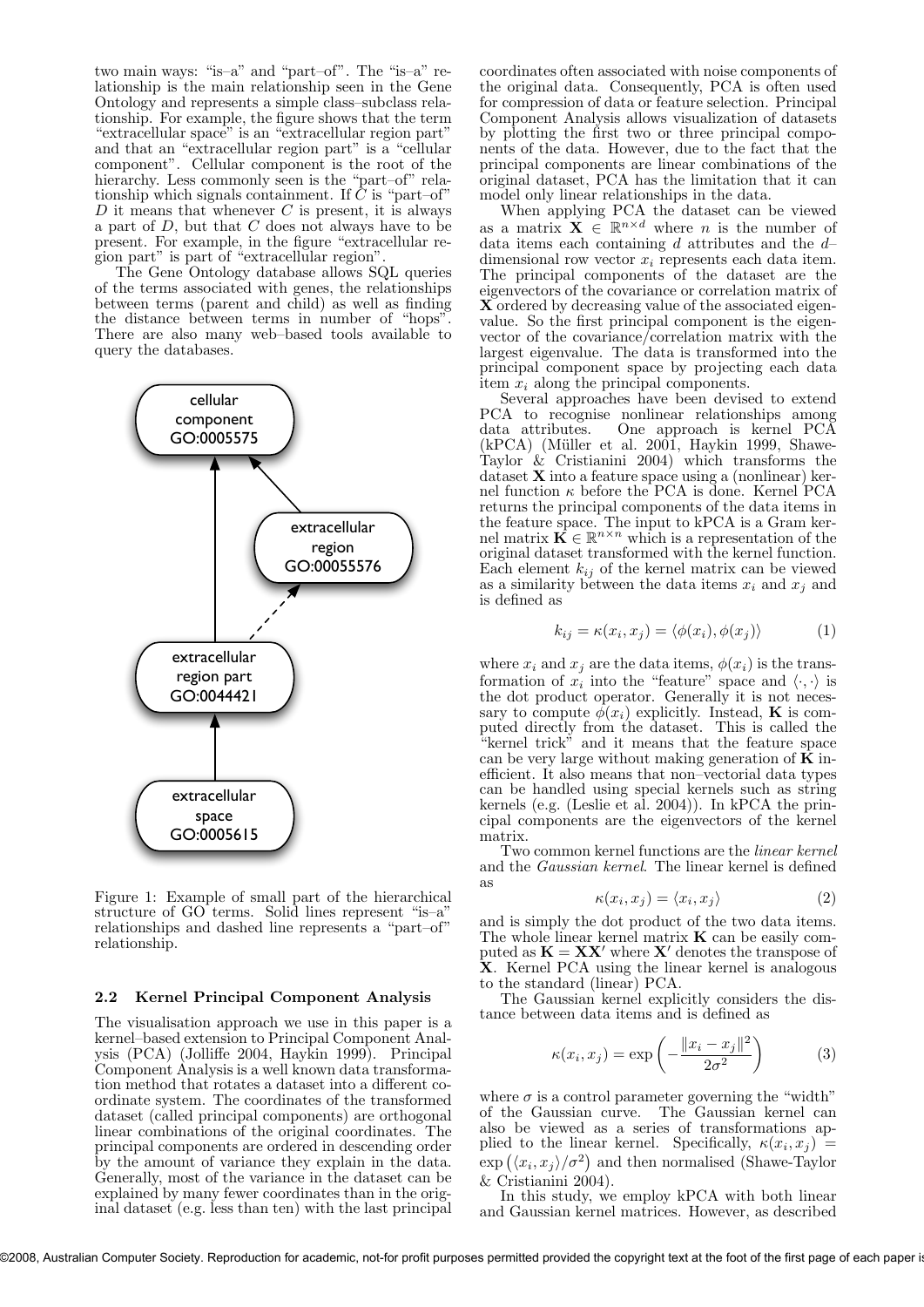below, we use a slightly different linear kernel matrix to be able to use the Gene Ontology data. Also, before applying kPCA, we centre and normalise the data through the kernel matrix.

#### 2.3 The Kernel Function for the Gene Ontology Data

Given a set of genes  $G$ , we query the Gene Ontology to find all GO terms directly associated with the genes. Define  $T$  as the set of  $G$ <sup>O</sup> terms directly associated with any of the genes in  $G$ .

From a list of genes we create a matrix  $\mathbf{X} \in \mathbb{R}^{n \times t}$ where *n* is the number of genes (ie.  $|G|$ ) and *t* is the number of GO terms (ie.  $|T|$ ). Each element  $x_{ij}$  of  $X$  has the value 1 if the gene i is directly associated with term  $j$  and 0 otherwise. This kind of scheme is similar to approaches used in computational linguistics where genes are replaced by documents and terms are replaced by words.

The linear kernel matrix would normally be defined as  $\mathbf{X}\mathbf{X}'$  except that this ignores relationships between the GO terms. Therefore, we create an additional matrix  $\mathbf{P} \in \mathbb{R}^{t \times t}$  called the proximity matrix with each element p*ij* representing the proximity (or similarity) between  $\ddot{G}O$  term i and j. Terms with a close relationship have values close to 1, with the diagonal elements  $p_{ii} = 1$ . The proximity between GO terms is based on the number of links (or distance) between them and is defined as

$$
p_{ij} = \frac{1}{d_{ij} + 1} \tag{4}
$$

where  $d_{ij}$  is the minimum distance between terms  $i$ and  $j$  over the hierarchy. The distance can be extracted from the Gene Ontology. Clearly P is symmetric.

The kernel matrix for the gene data, then, is defined as

$$
\mathbf{K} = \mathbf{XPP}^{\prime}\mathbf{X}^{\prime} \tag{5}
$$

The proximity matrix weights up GO terms in X that are close to one another. Proximity matrices have been used before for text kernels (eg. (Shawe-Taylor & Cristianini 2004)).

The Gaussian extension to this kernel is straightforward as alluded to in the last section. Working from equation (5) we simply scale by  $\sigma^2$ , take the exponent and normalise.

Consequently, in this paper we apply a linear kernel for comparing genes based on their GO terms using equation (5) and a Gaussian kernel based on the linear kernel.

#### 3 Experiments

In this section we describe several experiments validating our method. First we describe the KEGG data set we used. Following this we give results for kernel PCA visualisation of the dataset using linear and Gaussian kernels.

#### 3.1 Dataset

In this study we visualise a subset of genes from the Internet KEGG database. The KEGG dataset contains a list of genes classified into different classes of behaviour. The rationale behind using this dataset is to validate our approach with genes of known functional similarity.

The Kyoto Encyclopedia of Genes and Genomes (KEGG) (Kanehisa et al. 2008) is a biological resource which aims to link genomes to the biological systems they govern. The resource takes the form of a series of interconnected databases of biological systems that interrelate (i) genes and proteins, (ii) chemical building blocks, (iii) molecular interaction pathway diagrams and (iv) hierarchies and relationships of biological objects. We are interested in the last of these databases (KEGG BRITE) which links genes into a functional hierarchy called the KEGG Orthology (KO). Importantly, this hierarchy is different to that of the Gene Ontology and has been constructed independently. This allows us to validate our visualisation by extracting genes that are similar according to their KO terms and then to visualise them using their GO terms. Consequently, our KEGG dataset contains a subset of genes from five classes of KO: ribosome (ko03010), RNA polymerase (ko03020), transcription (ko01210), pentose phosphate pathway (ko00030) and pentose and glucoronate interconversions (ko00040). Table 2 shows the interrelationships between the classes in terms of the parent KO terms to the selected classes. From these interrelationships we expect to see that classes 1, 2 and 3 are similar (with classes 2 and 3 more similar to one another than to class 1). Classes 4 and 5 should also be similar to one another but different to the other three classes.

A subset of genes was chosen from the lists given by KEGG. From the list of genes on KEGG, we chose those that were also accessible in the Gene Ontology database. The number of genes chosen for each class is given in Table 2.

#### 3.2 Visualising the KEGG dataset

Initially we visualised the KEGG dataset with a linear kernel. This is equivalent to applying linear Principal Component Analysis to the dataset. For the genes listed in the KEGG dataset, we extracted the GO terms associated with the genes and generated **X** and P matrices as described in Section 2.3. Next, using equation (5) we generated the basic kernel matrix K. Finally, we applied kernel PCA to this kernel as described in section 2.2.

Figure 2 shows a plot of the eigenvalues  $(\lambda)$  found for the principal components. These values are associated with the variance of the data explained by the corresponding principal component. As can be seen, the first principal component is very large compared to the rest. This is often a sign of one attribute dominating the principal component (or use of a covariance matrix rather than a correlation matrix). As described in section 2.2 above, we scale the kernel matrix which is equivalent to using a correlation matrix. Also, since we "fold" the original data attributes into kernel values we can no longer easily investigate the original principal component vectors to see whether one term dominates.

However, investigation of the terms associated with the genes suggests that the first principal component is a "size" component as described in Jolliffe (2004). "Size" components are found in (Jolliffe 2004) by checking the values of the principal component vector. When all (or most) values in the vector are strongly positive for each attribute then Jolliffe suggests that the principal component measures the general size of the data items. We cannot check the values of the principal component vector for each of the attributes because we are using a kernel–based approach rather than standard PCA and the original data attributes (ie. the terms) are hidden in the kernel value.

In Fig. 3 we plot the genes in the KEGG dataset according to principal component axes PC1 and PC2. The graph shows two groups of genes separated by principal component 1. The separation along PC1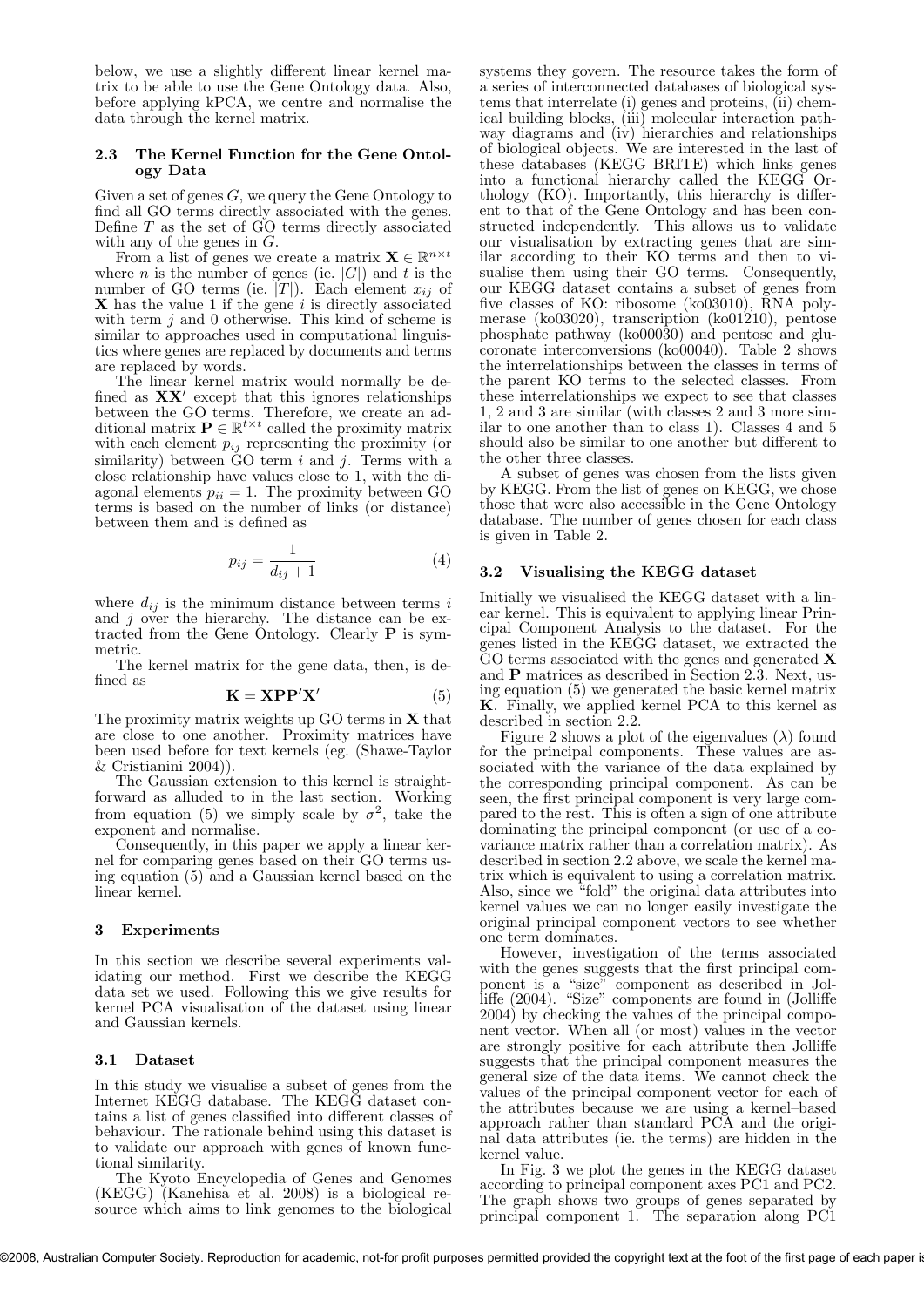Table 2: Description of the 5 classes of genes in our KEGG dataset. Column 1 contains the class identifier and the symbol used in our graphs. Column 2 gives the list of KO terms leading to the class and column 3 lists the number of genes in the class.

|             | Class KO structure                                                              | $\sqrt{\text{count}}$ |
|-------------|---------------------------------------------------------------------------------|-----------------------|
|             | genetic information processing : translation : ribosome                         | 20                    |
| $2 \times$  | genetic information processing : transcription : RNA polymerase                 | 19                    |
| $3 \circ$   | genetic information processing : transcription                                  |                       |
| $4\Box$     | metabolism : carbohydrate metabolism : pentose phosphate pathway                |                       |
| $5 \bullet$ | metabolism : carbohydrate metabolism : pentose and glucoronate interconversions |                       |



Figure 2: Sorted eigenvalues  $\lambda$  associated with the first 20 principal components of the visualisation of the KEGG dataset using the linear kernel. The first eigenvalue is very high compared to the rest.

does not reflect the KEGG class of the gene, although PC2 does discriminate by class to some extent. Investigation of the genes in each of the two clusters along PC1 show that genes on the left hand side have fewer terms associated with them compared to genes on the right hand side and that genes in the middle have a count of associated terms mid way between the extremes. For example, the four genes on the extreme left hand side of Fig. 3 are NUSG (with one associated GO term) and RPMF, RPSF and RPLD (each with 2 GO terms). The four genes on the extreme right hand side are RHO (27 terms), Elp3 (20 terms), Eda (18 terms) and Clpx (17 terms). This suggests that our interpretation of PC1 as a "size" component is the correct one for this dataset.

Consequently, in Fig. 4 we plotted the genes according to the next two principal components: PC2 and PC3. This figure shows that PCs 2 and 3 result in a visualisation that reflects the classes of genes. Genes that are similar to one another (ie. fall within a class) group together and those that are different are generally separated. Genes in classes  $4$  ( $\Box$ , pentose phosphate pathway) and  $5(\bullet, \text{ pentose} \text{ and } \text{glucoronate})$ interconversions) group very closely together as expected. These are generally far apart from the genes in the other classes except for some overlap at the origin. Genes in class  $1 (+,$  ribosome) cluster tightly and there is a closer relationship between genes in class 2  $(x, RNA$  polymerase) and class 3 ( $\circ$ , transcription) than the translation related genes of class 1. Principal component 2 contrasts the carbohydrate metabolism related genes with the genetic information processing



Figure 3: Plot of genes from KEGG dataset according to PC1 and PC2 using the linear kernel. Key:  $+ =$ ribosome,  $x = RNA$  polymerase,  $\circ$  = transcription,  $\Box$  = pentose phosphate pathway,  $\bullet$  = pentose and glucoronate interconversions.

related genes. This accords well with what we would *a priori* expect to be the main variance in the genes. Principal component 3 then contrasts the different kinds of genetic processing related genes.

Next, we applied the Gaussian kernel to the linear kernel K generated above as described in section 2.3. We explored various settings of the  $\sigma$  parameter and empirically found that when  $\sigma = 3$  it starts showing different clusters but  $\sigma = 10$  gave reasonable visualisations where the genes did not end up on top of one another or spread out like the linear kernel. Plotting the eigenvalues  $(\lambda)$  does not make sense in this case because the principal components relate to the infinite dimensional feature space induced by the Gaussian kernel. Figure 5 plots the genes according to principal components 1 and 2. The genes at the ends of the tails in Fig. 5 are the same as those in Fig. 3 which again suggests that the first principal component contrasts the number of GO terms associated with the genes. Specifically, the gene marked ◦ at the end of the left hand tail of Fig. 5 is RHO (27 terms). The next is ELP3 (20 terms) followed by EDA (18 terms) and Clpx (17 terms). These are the same as in the linear diagram and are ordered by the number of terms. At the other end are NUSG (1 term), RPMF, RPSF and RPLD (2 terms).

Figure 6 graphs the genes by the second and third principal components. As with the linear case, the genes cluster mostly according to functionality and KEGG class. Genes that were at the origin of the linear graph (Fig. 4), however, have moved to the left hand "spike" of the Gaussian graph (Fig. 6). The grouping of RNA polymerase genes  $(\times)$  at the top left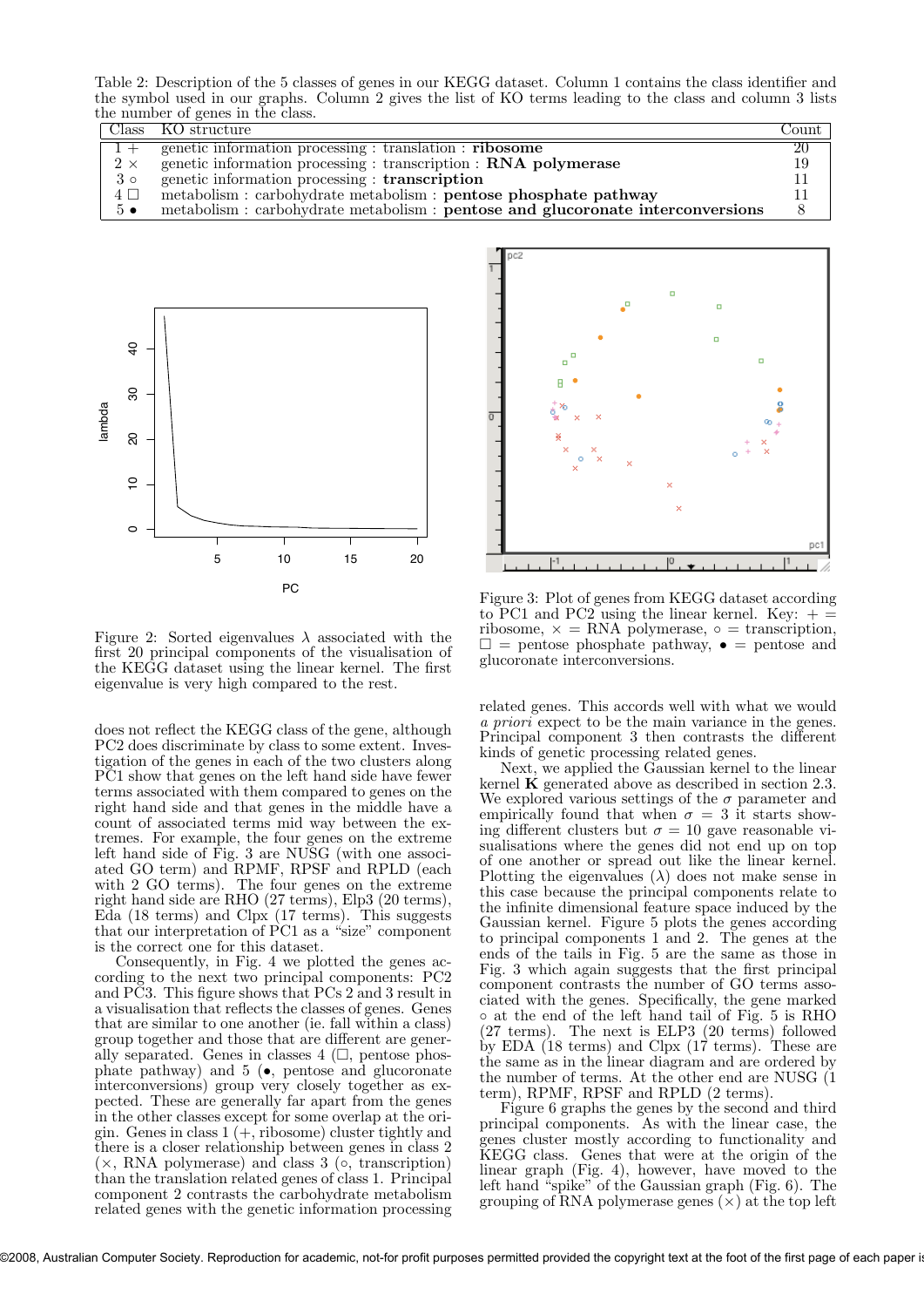

Figure 4: Plot of genes from KEGG dataset according to PC2 and PC3 using the linear kernel. Key:  $+ =$ ribosome,  $x = RNA$  polymerase,  $\circ$  = transcription,  $\square$  = pentose phosphate pathway,  $\bullet$  = pentose and glucoronate interconversions.



Figure 5: Plot of genes from KEGG dataset according to PC1 and PC2 using the Gaussian kernel with  $\sigma = 10$ . Key:  $+$  = ribosome,  $\times$  = RNA polymerase,  $\circ$  = transcription,  $\square$  = pentose phosphate pathway,  $\bullet$  = pentose and glucoronate interconversions.



Figure 6: Plot of genes from KEGG dataset according to PC2 and PC3 using the Gaussian kernel with  $\sigma = 10$ . Key:  $+$  = ribosome,  $\times$  = RNA polymerase,  $\circ$  = transcription,  $\square$  = pentose phosphate pathway,  $\bullet$  = pentose and glucoronate interconversions.

of Fig. 4 still cluster separately (top right of Fig. 6) and the small group of pentose phosphate pathway  $(\Box)$  and pentose and glucoronate interconversions  $(\bullet)$ genes at the right hand side of Fig. 4 have grouped more closely in the bottom right of Fig. 6.

We also examined visualisations of the data with different  $\sigma$  values. Specifically, we examined  $\sigma = 0.1$ , 1, 1.5, 2, 2.5, 3, 5, 7, 25, 50, 75, 100, 500, 1000. Using the value of 0.1 condensed the genes on top of one another. At value 2 genes starts to open up and at  $\sigma$  $= 3$  the genes start to make shape. Values of 50, 75, 100, 500 and 1000 look the same as the linear kernel, as expected. Figures 7 and 8 show visualisations using  $\sigma = 1$  of the first two principal components and the second two components respectively. Many of the genes sit on top of one another so jitter (small random adjustments) has been added to the genes on these figures. With  $\sigma = 1$ , the first principal component no longer seems to act as a "size" component. However, the first two principal components contrast most of the ribosome  $(+)$  and transcription  $(∘)$  genes from the others, as does the third principal component. The fourth principal component expresses the variance associated to the RNA polymerase  $(\times)$  genes. Although not shown, it is not until later principal components that the carbohydrate metabolism genes get distinguished from the others. Since there are many more genetic information processing genes in the dataset compared to the carbohydrate metabolism genes (see Table 2) it is expected that the earlier principal components are concerned with this variation. Also, the narrower focus of the  $\sigma$  gives a finer grained distinction between genes. This suggests that use of the Gaussian kernel rather than the linear kernel (ie. ordinary PCA) is important for distinguishing between different genes. The statistical properties of the Gaussian kernel are useful to the visualisation. Choice of the  $\sigma$  parameter is anticipated to be problematic for datasets where the relationship between genes is unknown and tuning of this parameter will be the subject of a future investigation.

Finally, we also explored use of a different distance function between terms to generate the proximity matrix P. Rather than simply counting the links between the terms using equation (4) we instead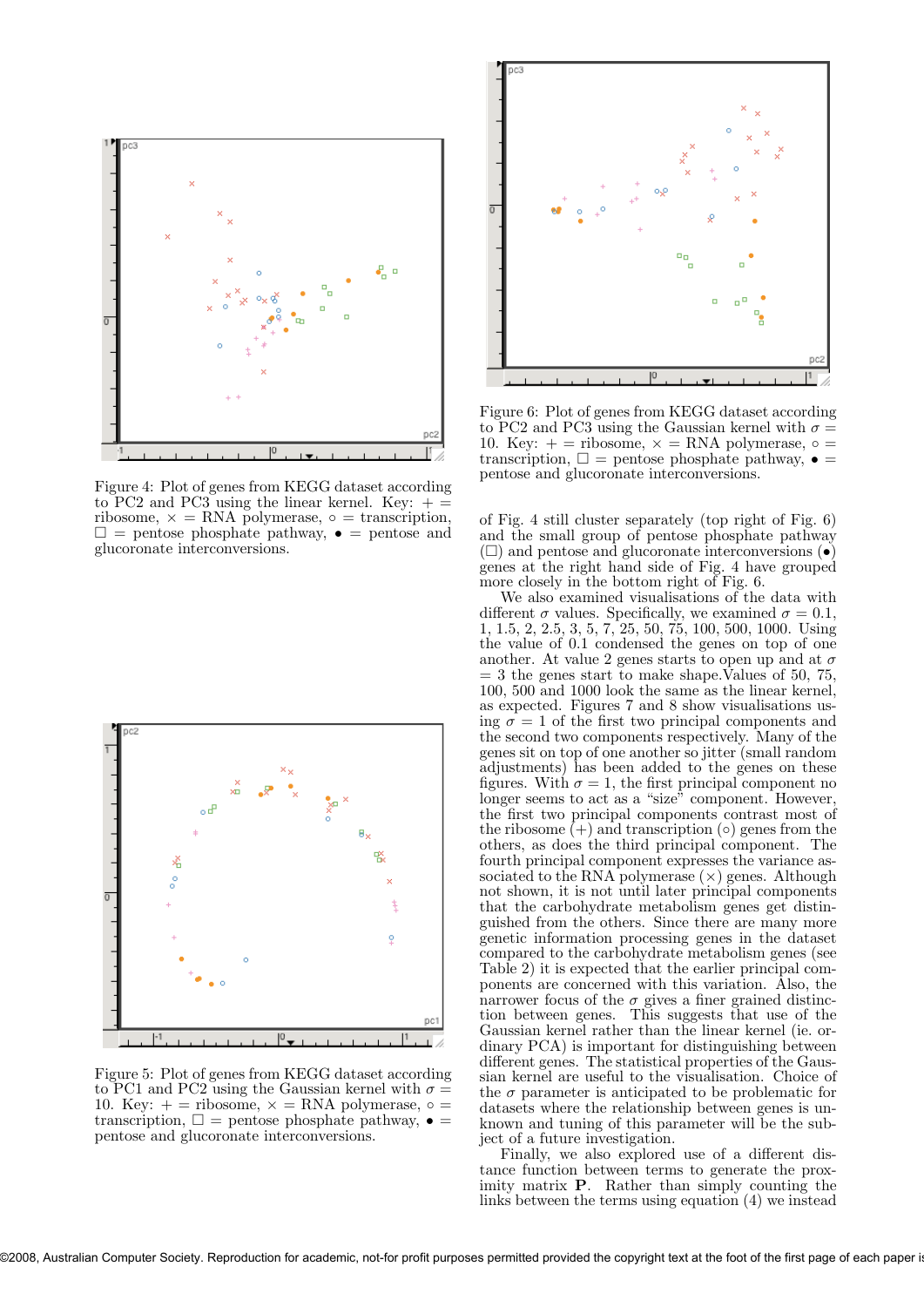

Figure 7: Plot of genes from KEGG dataset according to PC1 and PC2 using the Gaussian kernel with  $\sigma = 1$  with a small amount of jitter applied to the values. Key:  $+$  = ribosome,  $\times$  = RNA polymerase,  $\circ$  = transcription,  $\square$  = pentose phosphate pathway, • = pentose and glucoronate interconversions.

weighted down long paths. The motivation behind doing this is to emphasise close relationships between genes rather than distant relationships (where terms are related only through the very high level and overly general GO terms). The discounting distance function is defined as

$$
d'_{ij} = \sum_{k=0}^{d_{ij}-1} c^k
$$
 (6)

where  $d_{ij}$  is the distance between terms reported by the Gene Ontology and  $c \in [0, 1]$  is a discounting constant set to 0.9 in our experiments. However, the visualisations were very similar for both the linear and Gaussian kernels so we do not show them here. A more appropriate way to discount the distance would be to weight down the distance to the closest parent of the terms i and j following equation  $(6)$ . However, the distance to the closest common parent term was not easily accessible from the Gene Ontology database, so we did not pursue the approach.

#### 4 Future Work

There are several areas that we think warrant further investigation. The most important involves investigating how to decide whether one visualisation is "better" than another. This is useful because it allows tuning of parameters and should be used to decide on whether one algorithm is better than another. Along these lines we plan to investigate the "trustworthiness" metric of Venna & Kaski (2007) which uses notions based on precision and recall to compare visualisations of microarray data. Once a "ruler" for comparing visualisations is established we can turn to tuning of the  $\sigma$  parameter for the Gaussian kernel. We plan also to compare our similarity measure with others, most notably the information–theoretic one of Speer et al.  $(2005)$  to see which gives better visualisations. We plan also to examine other kernel–based visualisation methods and variants of the discounting distance function given in equation (6). Finally, but not least importantly, we will visualise datasets



Figure 8: Plot of genes from KEGG dataset according to PC3 and PC4 using the Gaussian kernel with  $\sigma = 1$  with a small amount of jitter applied to the values. Key:  $+$  = ribosome,  $\times$  = RNA polymerase,  $\circ$  = transcription,  $\square$  = pentose phosphate pathway,  $\bullet$  = pentose and glucoronate interconversions.

from experiments by biologists to gain a better understanding of their needs and the questions they want answered.

#### 5 Conclusion

This paper describes an approach to visualising genes using kernel Principal Component Analysis. We define a specialised linear kernel based on computational linguistics and a Gaussian variant that was able to find similarities between genes using terms from the Gene Ontology. Functional relationships between genes chosen from classes within KEGG were correctly visualised with the technique.

#### References

- Ashburner, M., Ball, C., Blake, J., Botstein, D., Butler, H., Cherry, J., Davis, A., Dolinski, K., Dwight, S., Eppig, J. et al. (2000), 'Gene ontology: tool for the unification of biology. The Gene Ontology Consortium.', *Nat Genet* 25(1), 25–9.
- Beißbarth, R. & Speed, T. (2004), 'GOstat: finding statistically over expressed Gene Ontologies within groups of genes', *Bioinformatics* 20(9), 1464–1465.
- Cheng, J., Cline, M., Martin, J., Finkelstein, D., Awad, T., Kulp, D. & Siani-Rose, M. A. (2004), 'A knowledge–based clustering algorithm driven by Gene Ontology', *Journal of Biopharmaceutical Statistics* 13(3), 687–700.
- Fröhlich, H., Speer, N., Poustka, A. & Beißbarth, T. (2007), 'GOSim–An R-package for computation of information the-oretic GO similarities between terms and gene products', *BMC Bioinformatics* 8, 166.
- Gat-Viks, I., Sharan, R. & Shamir, R. (2003), 'Scoring clustering solutions by their biological relevance', *Bioinformatics* 19(18), 2381–2389.
- Haykin, S. (1999), *Neural networks: a comprehensive foundation*, 2nd edn, Prentice–Hall.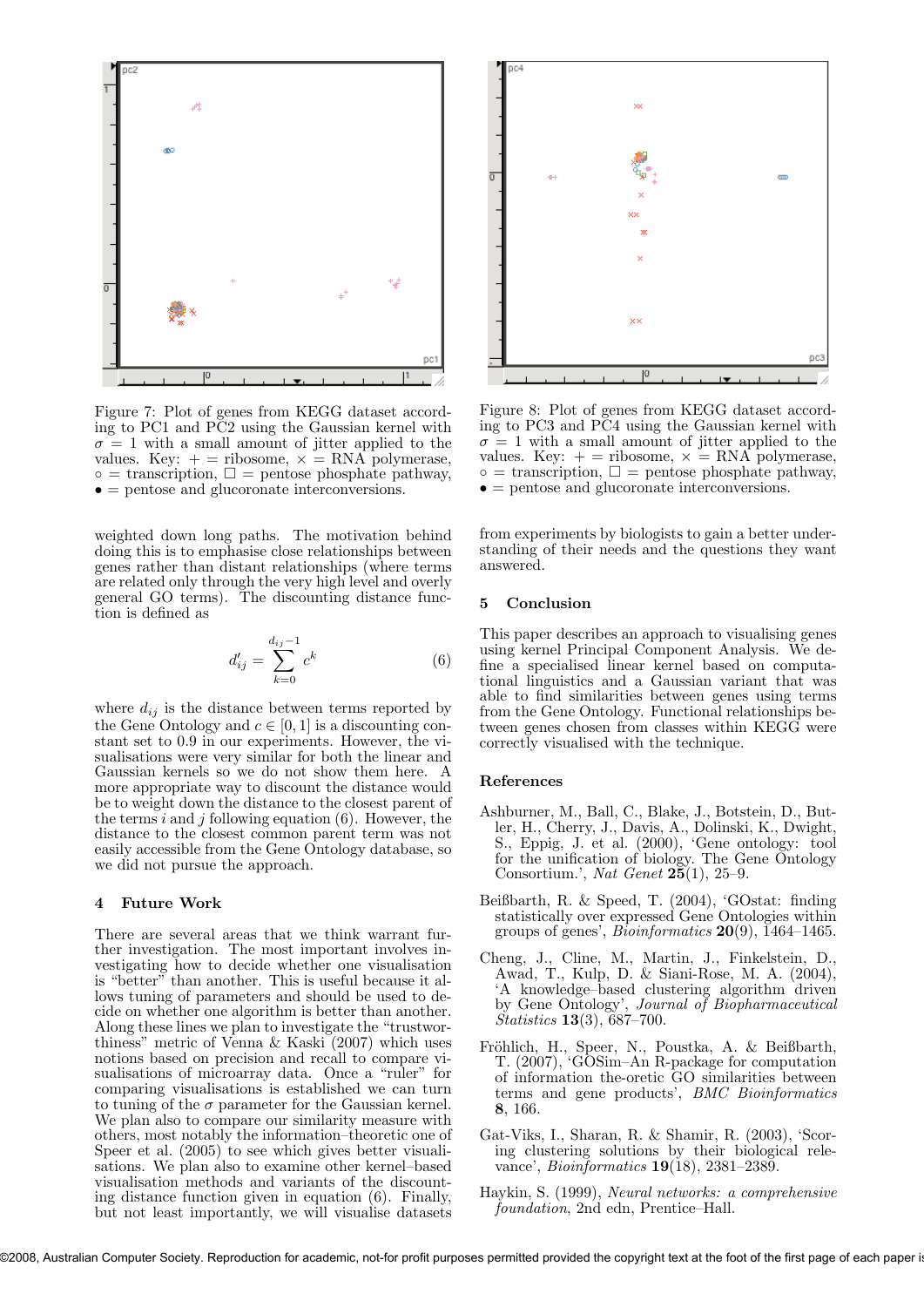- Jolliffe, I. T. (2004), *Principal Component Analysis*, Springer Series in Statistics, second edn, Springer, New York.
- Kanehisa, M., Araki, M., Goto, S., Hattori, M., Hirakawa, M., Itoh, M., Katayama, T., Kawashima, S., Okuda, S., Tokimatsu, T. & Yamanishi, Y. (2008), 'KEGG for linking genomes to life and the environment', *Nucleic Acids Research* 36, 480–484.
- Kennedy, P. J. & Simoff, S. J. (2003), CONGO: clustering on the Gene Ontology, *in* 'Proceedings Australasian Data Mining Workshop', pp. 181–198.
- Lee, I.-Y., Ho, J.-M. & Chen, M.-S. (2005), CLUGO: a clustering algorithm for automated functional annotations based on Gene Ontology, *in* 'Proceedings of Fifth IEEE International Conference on Data Mining', IEEE.
- Lee, S., Hur, J. & Kim, Y. (2004), 'A graph-theoretic modeling on GO space for biological interpretation of gene clusters', *Bioinformatics* 20(3), 381–388.
- Leslie, C., Kuang, R. & Eskin, E. (2004), Inexact matching string kernels for protein classification,  $in B$ . Schölkopf, K. Tsuda & J.-P. Vert, eds, 'Kernel methods in computational biology', MIT Press, pp. 95–112.
- Liu, H., Hu, Z.-Z. & Wu, C. H. (2005), 'DynGO: a tool for visualizing and mining of Gene Ontology and its associations', *BMC Bioinformatics* 6(201).
- Mathur, S. & Dinakarpandian, D. (2007), 'A New Metric to Measure Gene Product Similarity', *Bioinformatics and Biomedicine, 2007. BIBM 2007. IEEE International Conference on* pp. 333— 338.
- Müller, K., Mika, S., Rätsch, G., Tsuda, K. & Schölkopf, B. (2001), 'An introduction to kernelbased learning algorithms', *IEEE Transactions on Neural Networks* 12, 181–201.
- Popescu, M., Keller, J., Mitchell, J. & Bezdek, J. (2004), Functional summarization of gene product clusters using Gene Ontology similarity measures, *in* 'Proceedings of IEEE Intelligent Sensors, Sensor Networks and Information Processing Conference', IEEE, pp. 553–558.
- Sanfilippo, A., Posse, C., Gopalan, B., Riensche, R., Beagley, N., Baddeley, B., Tratz, S. & Gregory, M. (2007), 'Combining Hierarchical and Associative Gene Ontology Relations With Textual Evidence in Estimating Gene and Gene Product Similarity', *Nanobioscience, IEEE Transactions on* 6(1), 51– 59.
- Shah, N. H. & Fedoroff, N. V. (2004), 'CLENCH: a program for calculating Cluster ENriCHment using the Gene Ontology', *Bioinformatics* 20(7), 1196– 1197.
- Shawe-Taylor, J. & Cristianini, N. (2004), *Kernel Methods for Pattern Analysis*, Cambridge University Press, Cambridge.
- Speer, N., Fröhlich, H., Spieth, C. & Zell, A. (2005), Functional grouping of genes using spectral clustering and gene ontology, *in* 'Proceedings of the IEEE International Joint Conference on Neural Networks', pp. 298–303.
- Venna, J. & Kaski, S. (2007), 'Comparison of visualization methods for an atlas of gene expression data sets', *Information Visualization* 6, 139–154.

Zeeberg, B., Feng, W., Wang, G., Wang, M., Fojo, A., Sunshine, M., Narasimhan, S., Kane, D., Reinhold, W., Lababidi, S. et al. (2003), 'GoMiner: a resource for biological interpretation of genomic and proteomic data', *Genome Biol* 4(4), R28.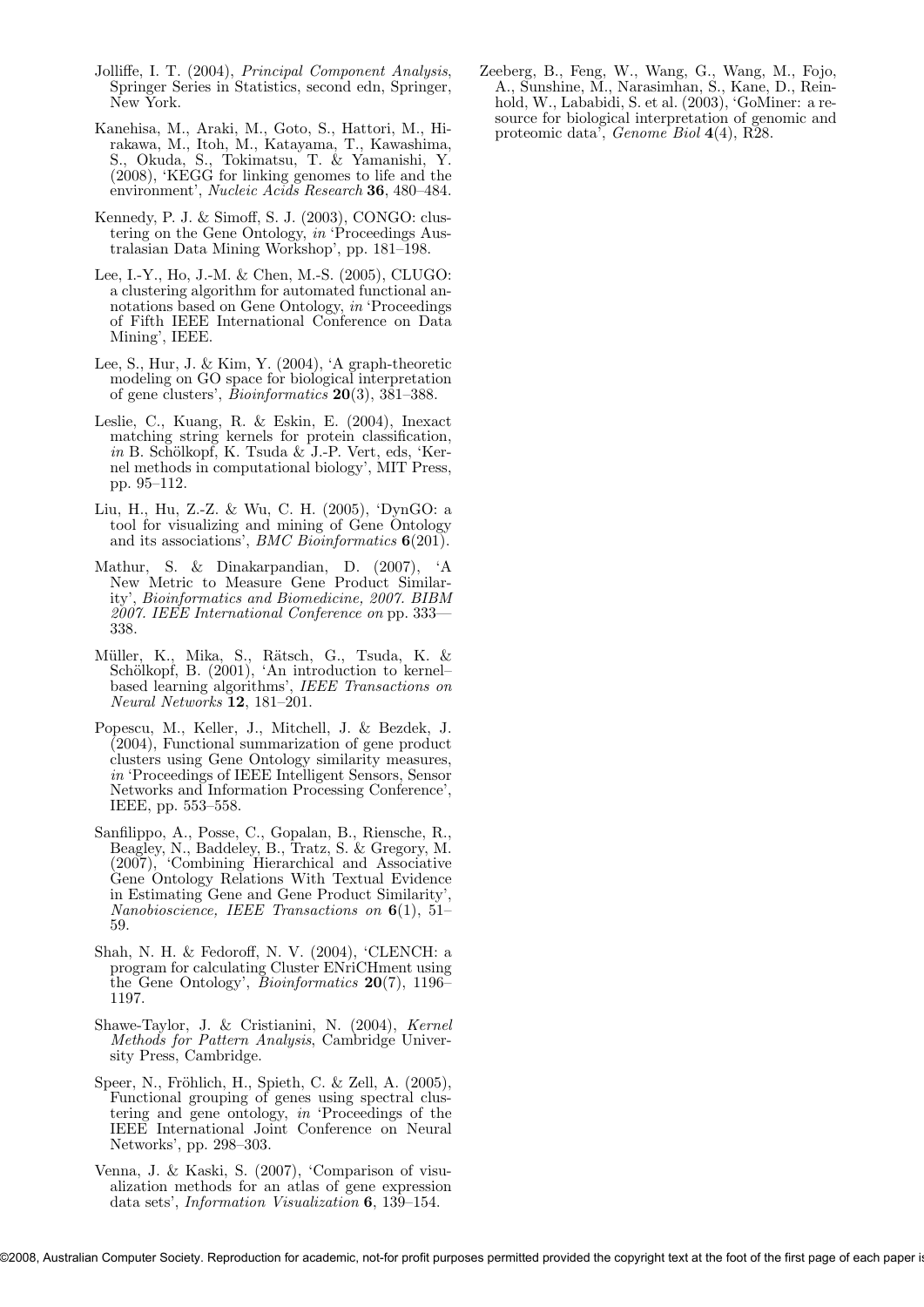### Conferences in Research and Practice in Information Technology

Volume 87

# DATA MINING AND ANALYTICS 2008

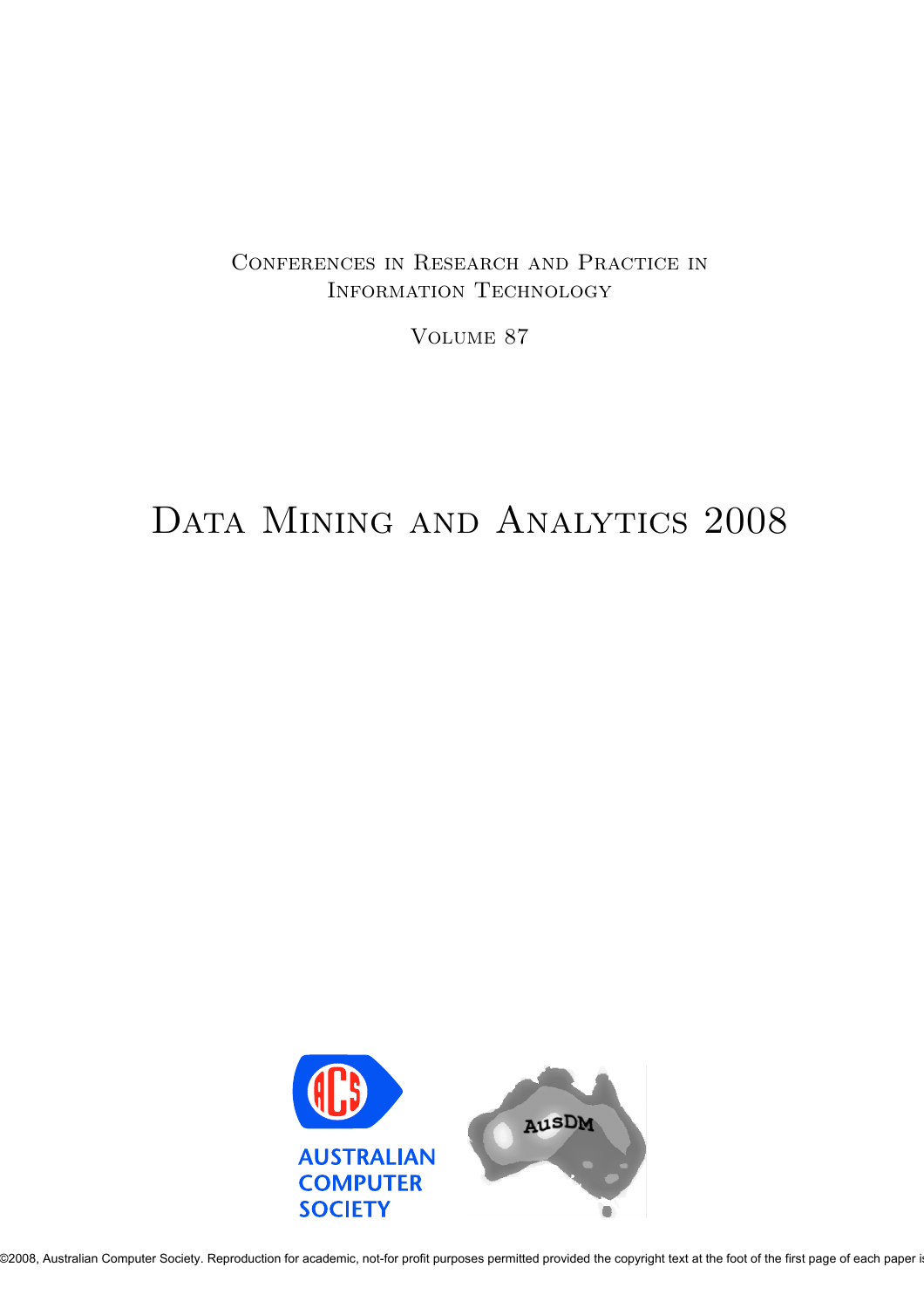# Data Mining and Analytics 2008

Proceedings of the Seventh Australasian Data Mining Conference (AusDM'08), Glenelg, South Australia, 27-28 November, 2008

John F. Roddick, Jiuyong Li, Peter Christen and Paul Kennedy, Eds.

Volume 87 in the Conferences in Research and Practice in Information Technology Series. Published by the Australian Computer Society Inc.



Published in association with the ACM Digital Library.